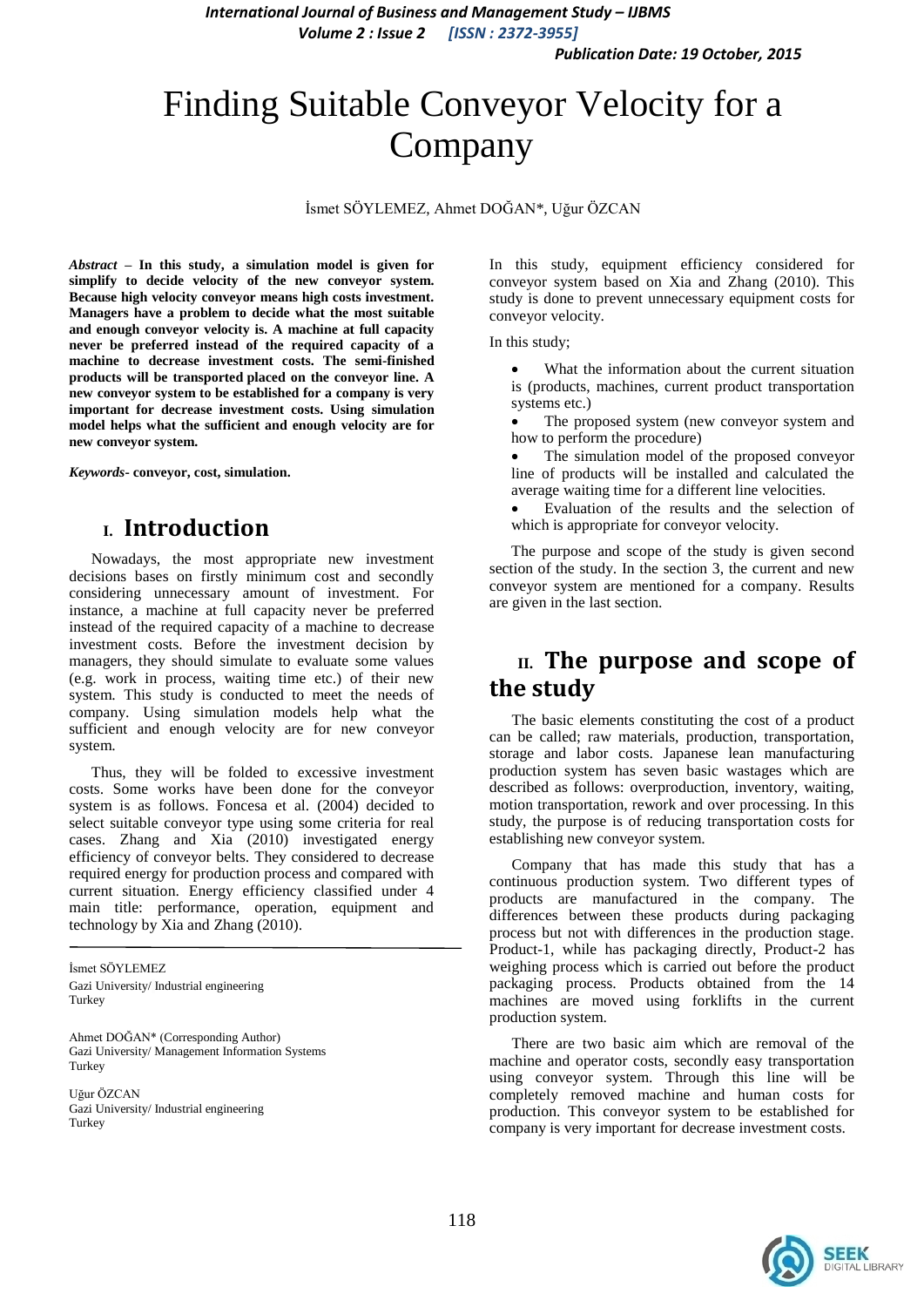## *Publication Date: 19 October, 2015*

Managers aim to buy a new conveyor systems with features that will be sufficient and enough for them. The average velocity of the conveyor requested the establishment of the company shall be determined by this study. Line system suited to the needs of the business will be determined using this feature.

# **III. A Case Study**

The processing time for this product is given in Table 1. The semi-finished products will be transported placed on the conveyor line. This handling of the processing time must be determined accurately in order to prevent standby. These data are obtained company database and arranged using data mining techniques such as data preprocessing.

TABLE 1. PRODUCTION TIME FOR MACHINES

| Machines | Time(min) |  |  |  |
|----------|-----------|--|--|--|
| $M-1$    | 8.88      |  |  |  |
| $M-2$    | 9,37      |  |  |  |
| $M-3$    | 9.27      |  |  |  |
| $M-4$    | 10,05     |  |  |  |
| $M-5$    | 7.89      |  |  |  |
| $M-6$    | 7,56      |  |  |  |
| $M-7$    | 8,93      |  |  |  |
| $M-8$    | 5,06      |  |  |  |
| $M-9$    | 10.08     |  |  |  |
| $M-10$   | 9,73      |  |  |  |
| $M-11$   | 8,77      |  |  |  |
| $M-12$   | 9,33      |  |  |  |
| $M-13$   | 11,36     |  |  |  |
| $M-14$   | 11.36     |  |  |  |

Operation of the production flow system is provided as follows. 14 machines are parallel located. When a product is produced, forklift operator moves towards packing process. If forklift is not available, the machine must stop production until finished product is taken. After the transportation, products are moved either packing directly or firstly weighted and then packing. When this packing process is done, finished products are moved storage area.



Figure 1. Current production flow

The new production system has a conveyor system unlike previous system. Thanks to new transportation system, forklift will not be used. However, managers have a problem to decide what the most suitable and enough conveyor velocity is. This velocity is defined using simulation model with using Arena 14.0.



Figure 2. Production flow with conveyor

Simulation model figure is given at Figure 3. There are 14 "create" (for each machines) and a "conveyor" (for transportation) modules. 16 "process" model is used and 14 of them is for first production process, one of them is weighting for Product-2 and last one is packing process for both products. There are a "decision" module shortly before weighting process modules for distinguishing products for weighting process.



Figure 3. The simulation model of arena 14.0

# **IV. Results**

Consequently, the aim of this work was carried out to determine the velocity of the conveyor line will be sufficient and enough. The conveyor system has four part. Our solution is given according to these each parts. The following Table 2 shows the part of the conveyor for products waiting times and different velocity values. For example, if conveyor velocity is one meter for each